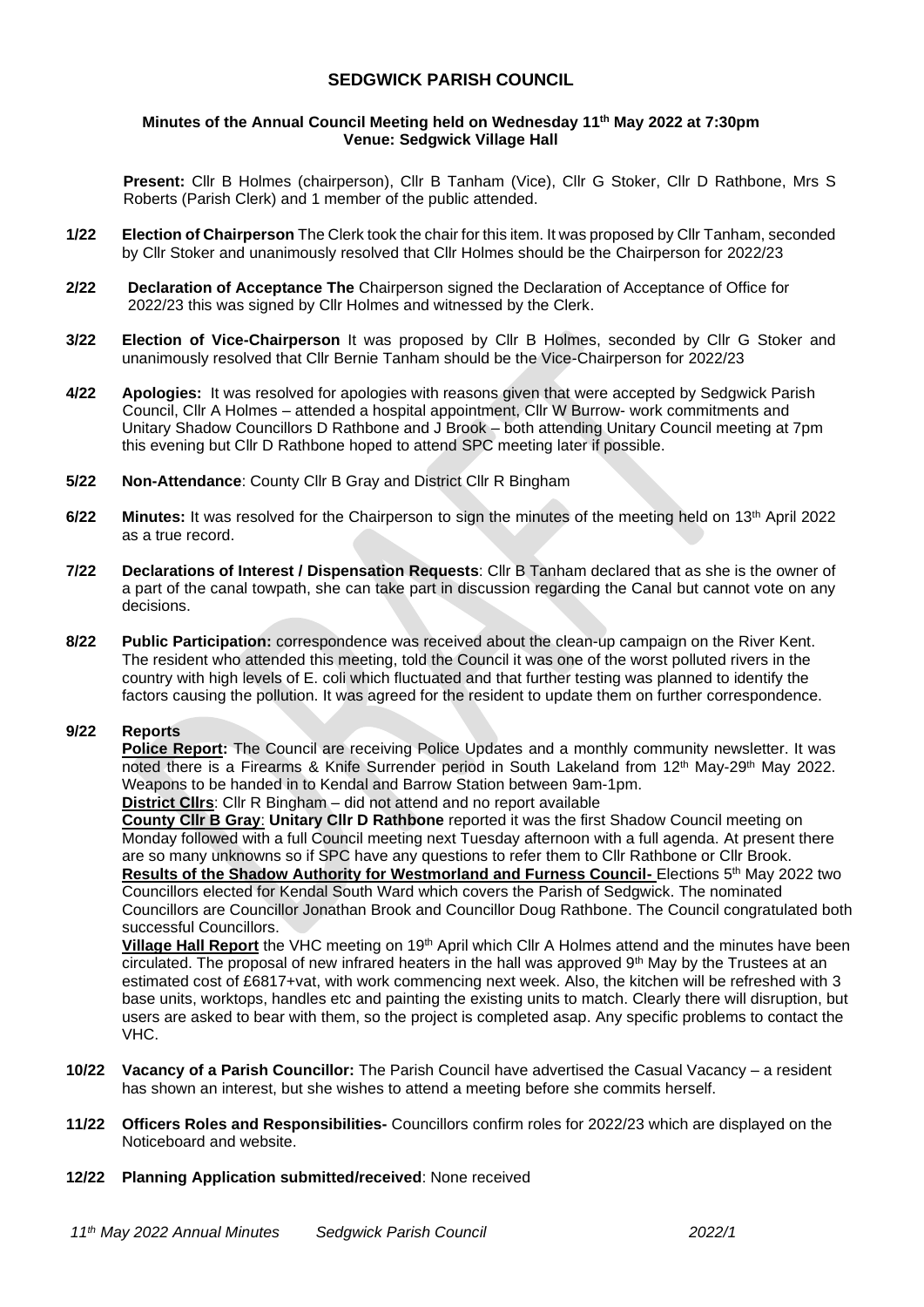## **13/22 Highways/Footpaths**

- a) Highways Report It was noted that Sedgwick had road closures last month whilst the drain by the River Kent had been repaired. Cllr B Holmes reported that several potholes are in need of repair 2 on Cooper Hill, (already reported twice and assigned but not repaired) 1 at Carex farm junction and 1 at Force Lane Bridge, it was agreed she would report them.
- b) Cllr B Holmes has contacted Peter Hoskings who confirmed that gritting in Cumbria was done on a priority basis and that from Brettagh holt round about to Sedgwick was priority 3 which is only gritted after all priority 1 and 2 routes are done (which council noted is effectively never) and that the Back Lane Bus route was not prioritised at all. The Council agreed to challenge this due to the dangerous conditions on Cooper Hill, which is a bus route, using the speed data and lack of paths and lighting. Councillor D Rathbone ask to be copied into the email and will support this challenge along with Cllr J Brook.
- c) Correspondence with Helen Karaaslan The speed monitoring exercise had been completed in November and data was being reviewed in early December, then the monitoring was repeated in January. Correspondence was only received on 3/5/22. The document received concludes a 20mph speed limit will not be considered on the grounds of average speed – however it does not break down the data in the categories that we had previously been advised would make a case for the limit. The Council is disappointed with this report and will respond to re-iterate the need for a 20mph limit using their interpretation of the data in light of CCC's previous advice and the lack of lighting, pavements, gritting and the recent accidents within the current 30mph zone. Cllr B Holmes will be emailing Helen Karaaslan and copy Cllr D Rathbone & J Brook who will fully support SPC.
- d) Cllr R Bingham will be contacted regarding the lack of action over the replacement of the Back Lane sign.
- e) Bus Shelter Installation. The County infrastructure officer has confirmed a 2m square stone built shelter would be recommended and that funding is available but finding a contractor to undertake this work has proved impossible. Cllr B Tanham has explored alternatives and found wooden structures and a heritage structure by Glasdon but with different dimensions. She agreed to liaise with Linda Hardy about the best way forward and report back.

## **14/22 Playground /Millennium Field**

- a) Monthly Safety Report- by Cllr Stoker reported that he had replaced the rotten stump and that there were no safety concerns. It was agreed that Cllr W Burrow would assist him at the end of this month to install the other stumps as it was a two person job. Also the bins have been emptied.
- b) Equipment replacement Cllr Burrow has liaised with asda community funding and had further ideas to raise funds and then look for match funding. Cllr Stoker would contact Cllr Burrow and update the Council on the progress of funding. It was agreed that all 3 options with quotes would be agreed on for a choice at the next meeting.
- c) Safeguarding Policy and training The importance of safeguarding in the community was outlined and the Council's responsibilities discussed. The policy was approved and it was agreed that a Safeguarding Officer would be appointed at the next meeting.
- d) It was agreed to arrange the annual ROSPA inspection.

# **15/22 Canal Wildlife Area Report**

- a) Monthly report by Cllr B Homes-This Is available on the website and noticeboard, It was noted that although the spring bulbs are looking well, Spanish bluebells have been invaded. To protect the native English Bluebells Cllr B Tanham agreed to remove them. Some of the diseased ash trees are not in leaf yet while others look fine so it was agreed to monitor the situation and appraise the situation at a site visit at 7pm before the next meeting.
- b) At present there is a high level of usage along the Woodland footpath including cyclists and horses who are using the path even though it is not permitted.
- c) All but one of the No Cycling signs have been torn down and stolen this is the second time in two months. The clerk agreed to notify the police. Cllr B Tanham agreed to discuss whether anti-vandal signs are available when she meets PCSO Newman.
- d) It was agreed to organise the annual woodland management inspection for September...
- **16/22 Website/social media:** Cllr B Holmes reported that the website has been updated and was well used. The Canal information board is now featured on a page of its own and the Platinum Jubilee information has been added.

### **17/22 Finance**

- a) The bank statements were received Bank Balance as of  $30<sup>th</sup>$  March Current £17,570.30
- b) To receive £11,359.34 SLDC Precept and Grant Gritting Refund £535.24, SLDC Grant £500, Vat refund £468.81
- c) Payments Approved: S Roberts /Microsoft annual fee £59.99, Shell Energy Broadband May/June £16.98, G Blenkarn Internal Audit Fee £80.00, BHIB Insurance £391.57Jubliee Celebration fund £100 and Cllr G Stoker materials repair £17.70.